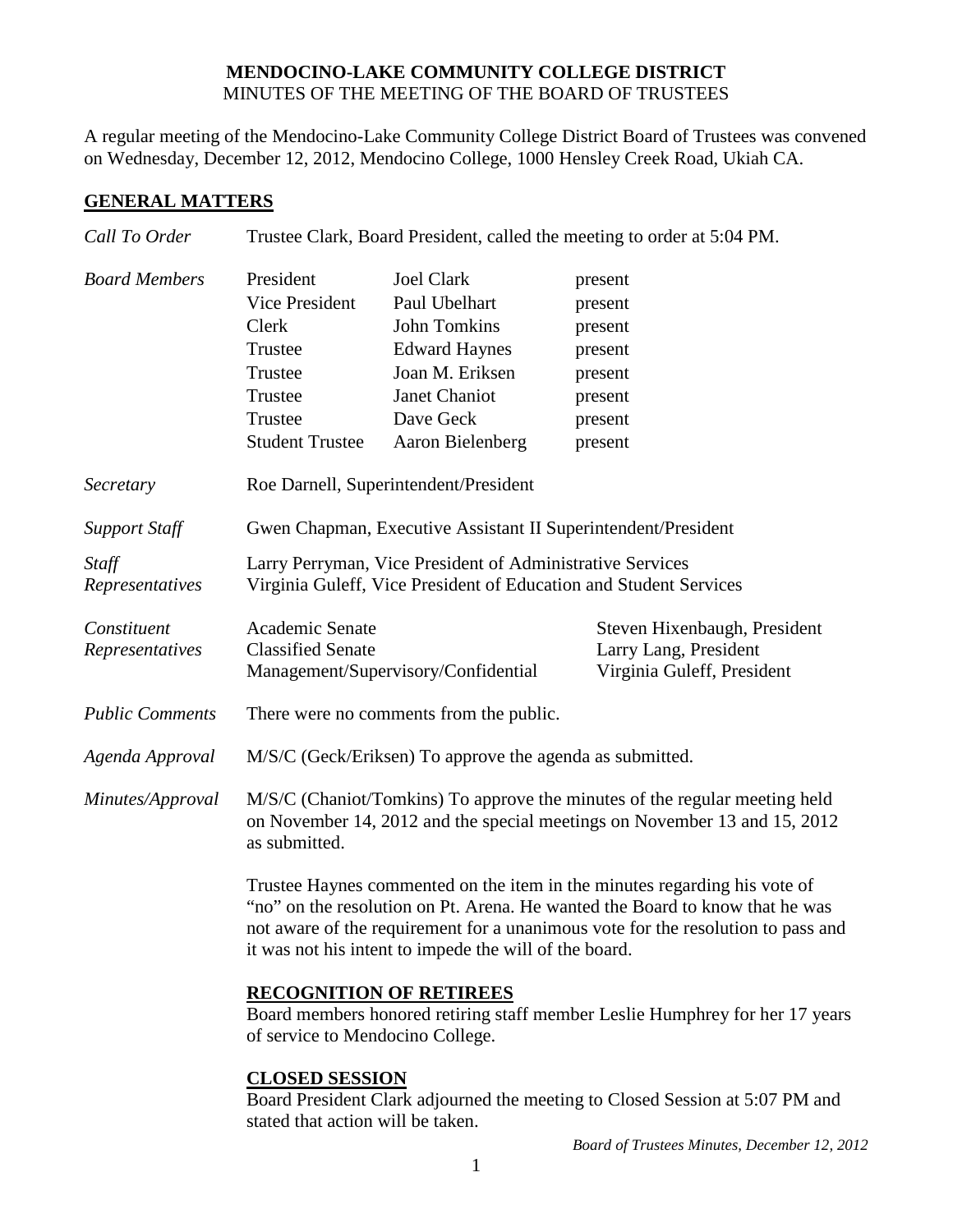|                                                         | The Board returned to Open Session at 5:30 PM and reported the following:                                                                                                                                                                                                                                                                                                                                                                                                                                                                                                                                                |
|---------------------------------------------------------|--------------------------------------------------------------------------------------------------------------------------------------------------------------------------------------------------------------------------------------------------------------------------------------------------------------------------------------------------------------------------------------------------------------------------------------------------------------------------------------------------------------------------------------------------------------------------------------------------------------------------|
|                                                         | By a unanimous vote, the Mendocino-Lake Community College Board of<br>Trustees has approved a contract hiring Arturo Reyes as the District's next<br>Superintendent/President, with an annual salary of \$184,500. A copy of the<br>contract is available upon request.<br>Board President Clark, on behalf of the Board, thanked the search committee,<br>the site visit committee and the consultants for their work. He added that the site<br>team had found that Mr. Reyes is held in high regard at his campus, has a solid<br>track record, and the Board is pleased to be welcoming him to Mendocino<br>College. |
| Election of<br><i><b>Officers</b></i>                   | <b>ANNUAL ORGANIZATIONAL MEETING</b><br>The election of officers took place with the floor open for nominations. The<br>order of nominations was President, then Vice President, then Clerk.                                                                                                                                                                                                                                                                                                                                                                                                                             |
|                                                         | M/S/C (Chaniot/Eriksen) To elect Trustee Clark as President of the Board for<br>2013.                                                                                                                                                                                                                                                                                                                                                                                                                                                                                                                                    |
|                                                         | M/S/C (Tomkins/Eriksen) To elect Trustee Haynes as Vice President of the<br>Board for 2013.                                                                                                                                                                                                                                                                                                                                                                                                                                                                                                                              |
|                                                         | M/S/C (Clark/Eriksen) To elect Trustee Tomkins as Clerk of the Board for 2013.                                                                                                                                                                                                                                                                                                                                                                                                                                                                                                                                           |
| <b>Meeting Dates and</b><br><b>Times</b>                | M/S/C (Haynes/Chaniot) To schedule the following dates/times for regular<br>meetings of the Board for 2013. Regular Meetings to begin at 5:00 PM on the<br>following days:<br>January 9, February 6, March 6, April 10, May 1, June 5, July 10, August 7,<br>September 11, October 2, November 6, December 11 (organizational meeting)<br>Board workshops to take place on the following days:<br>Wednesday February 27, 2013 and Saturday, September 14, 2013                                                                                                                                                           |
|                                                         | <b>CONSENT AGENDA</b><br>M/S/C (Chaniot/Haynes) To approve the Consent Agenda as submitted.                                                                                                                                                                                                                                                                                                                                                                                                                                                                                                                              |
|                                                         | Items with an asterisk * were approved by one motion as the Consent Agenda.                                                                                                                                                                                                                                                                                                                                                                                                                                                                                                                                              |
| $Employment -$<br><b>Short-Term</b><br><b>Employees</b> | <b>Personnel</b><br>*RESOLVED, That the Mendocino-Lake Community College District Board of<br>Trustees does hereby ratify the Short-Term Employees as presented at the<br>meeting.                                                                                                                                                                                                                                                                                                                                                                                                                                       |
| $Employment -$<br><b>Part-Time Faculty</b>              | *RESOLVED, That the Mendocino-Lake Community College District Board of<br>Trustees does hereby ratify the list of Part-Time Faculty for Spring Semester,<br>2013 as presented at the meeting.                                                                                                                                                                                                                                                                                                                                                                                                                            |
| Volunteers                                              | *RESOLVED, That the Mendocino-Lake Community College District Board of<br>Trustees does hereby approve the list of volunteers as submitted.                                                                                                                                                                                                                                                                                                                                                                                                                                                                              |
| $Employment -$                                          | *RESOLVED, That the Mendocino-Lake Community College District Board of<br>Board of Trustees Minutes, December 12, 2012                                                                                                                                                                                                                                                                                                                                                                                                                                                                                                   |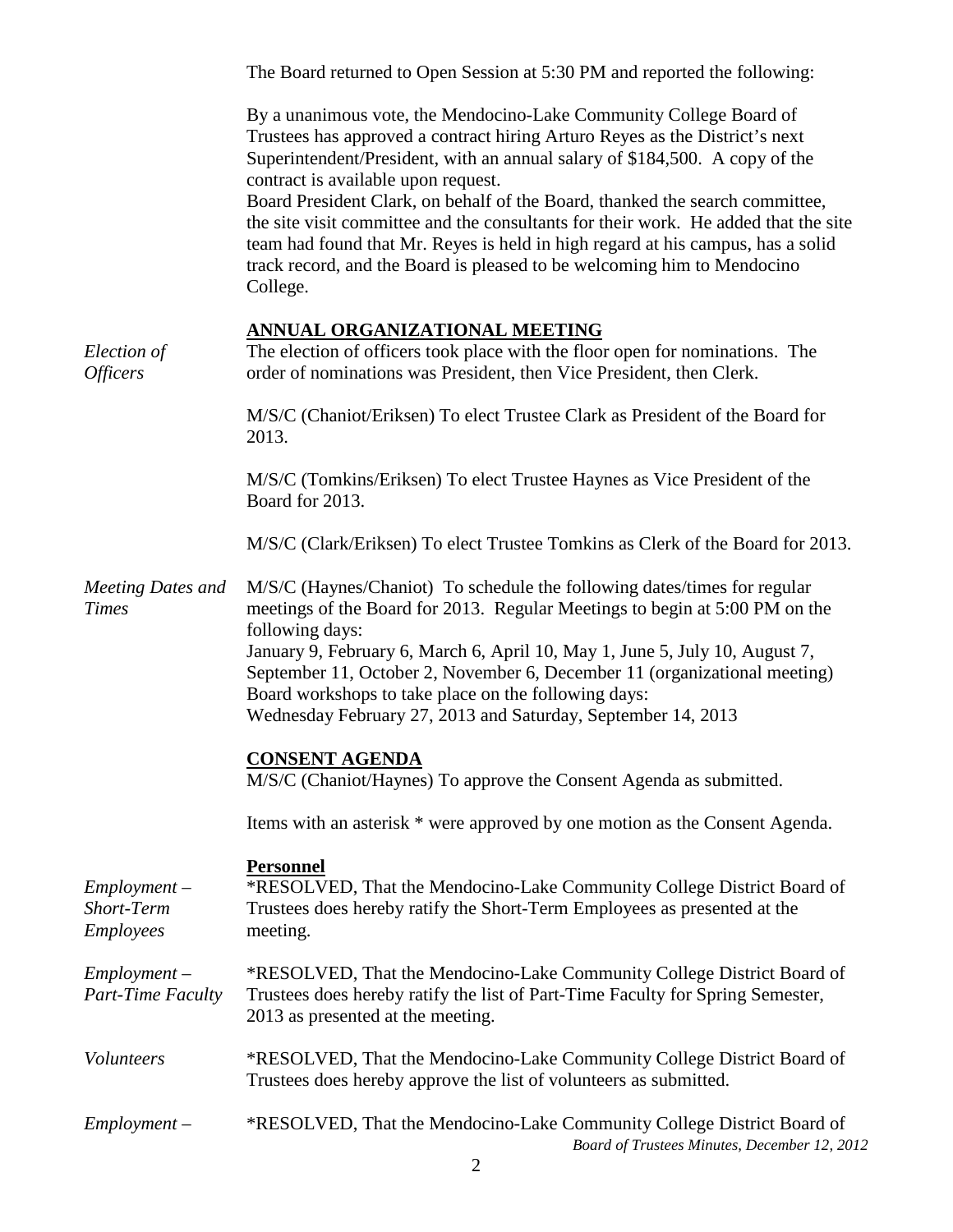| Professional<br>Expert                                            | Trustees does hereby employ as a Professional Expert, pursuant to Education<br>Code, Section 88003, Orion Walker as Sustainable Technology Program<br>Coordinator, January 7, 2013- June 30, 3013.                                                                                                                                                                             |
|-------------------------------------------------------------------|--------------------------------------------------------------------------------------------------------------------------------------------------------------------------------------------------------------------------------------------------------------------------------------------------------------------------------------------------------------------------------|
| $Resignation -$<br><b>Interim</b><br>Superintendent/<br>President | *RESOLVED, That the Mendocino-Lake Community College District Board of<br>Trustees does hereby ratify the resignation of D. Roe Darnell, Interim<br>Superintendent/President effective January 6, 2013.                                                                                                                                                                        |
| $Employment -$<br>Professional<br>Expert                          | *RESOLVED, That the Mendocino-Lake Community College District Board of<br>Trustees does hereby employ D. Roe Darnell as a Professional Expert, January<br>7-9, 2013, pursuant to Education Code Section 88003.                                                                                                                                                                 |
| <b>Fiscal Report</b>                                              | <b>Other Items</b><br>*RESOLVED, That the Mendocino-Lake Community College District Board of<br>Trustees does hereby accept the fiscal report as submitted.                                                                                                                                                                                                                    |
| Signature<br>Authorization<br>Resolution<br>$12 - 12 - 01$        | *RESOLVED, That the Mendocino-Lake Community College District Board of<br>Trustees does hereby adopt resolution 12-12-01 giving signature authorization to<br>Virginia Guleff as Vice President of Education and Student Services from<br>November 15, 2012 until rescinded by the Superintendent/President.                                                                   |
| Signature<br>Authorization<br>Resolution<br>$12 - 12 - 01$        | *RESOLVED, That the Mendocino-Lake Community College District Board of<br>Trustees does hereby adopt resolution 12-12-02 giving signature authorization to<br>Arturo Reyes from January 7, 2013 until rescinded by the Board of Trustees and<br>does hereby rescind the signature authorization of D. Roe Darnell on the same<br>date.                                         |
| Donation of<br>Automobiles                                        | *RESOLVED, That the Mendocino-Lake Community College District Board of<br>Trustees does hereby accept the donations of a 1991 Honda Accord from Jeremy<br>Mendelsohn and a 1999 Subaru Outback donated by Brian Pendley.                                                                                                                                                       |
| 2011-2012<br><b>Audit Report</b>                                  | <b>ACTION ITEMS</b><br>M/S/C (Geck/Tomkins) RESOLVED, That the Mendocino-Lake Community<br>College District Board of Trustees does hereby formally receive the Mendocino-<br>Lake Community college District Audit Report for the year ended June 30,<br>2012.                                                                                                                 |
|                                                                   | Holly Salisbury of Matson and Isom presented the district audit which included<br>the audit of the Foundation. She also reviewed the Bond audit. She thanked<br>Eileen Cichocki and the college staff for their work with the audit firm. She<br>discussed the one finding regarding the requirement for the CARE program to<br>have two advisory committee meetings annually. |
|                                                                   | The board asked questions and received responses from Salisbury and college<br>staff to several questions regarding the audit.                                                                                                                                                                                                                                                 |
| <b>Board Policy</b><br><b>Manual Updates</b>                      | M/S/C (Geck/Haynes) RESOLVED, That the Mendocino-Lake Community<br>College District Board of Trustees does hereby adopt Board Policy 310<br>Institutional Planning and approve revisions to Board Policy 404 Textbooks.                                                                                                                                                        |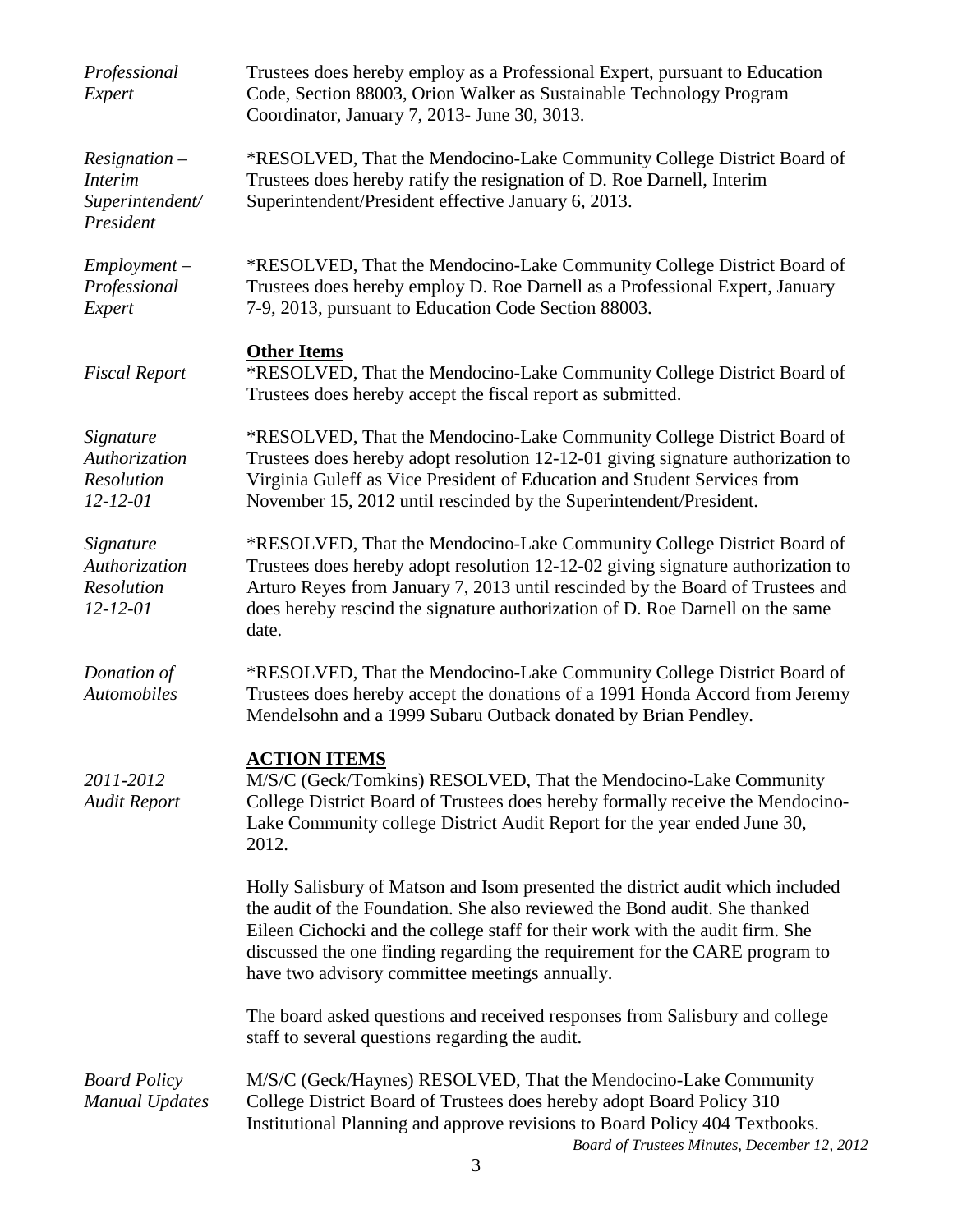| Lake County<br>Center Change<br>Order No. 9               | M/S/C (Geck/Chaniot) RESOLVED, That the Mendocino-Lake Community<br>College District Board of Trustees does hereby ratify Change Order No. 9 for<br>the Lake County Center in the amount of \$16,212.                                                                                                                                                                                                                                                                                                                                                                                                                                                                                                                              |
|-----------------------------------------------------------|------------------------------------------------------------------------------------------------------------------------------------------------------------------------------------------------------------------------------------------------------------------------------------------------------------------------------------------------------------------------------------------------------------------------------------------------------------------------------------------------------------------------------------------------------------------------------------------------------------------------------------------------------------------------------------------------------------------------------------|
| Lowery Student<br>Center - Change<br>Order No. 2          | M/S/C (Haynes/Geck) RESOLVED, That the Mendocino-Lake Community<br>College District Board of Trustees does hereby ratify Change Order No. 2 for<br>the Lowery Student Center in the amount of \$16,013.                                                                                                                                                                                                                                                                                                                                                                                                                                                                                                                            |
| President's Report                                        | <b>INFORMATIONAL REPORTS</b><br>A written report was submitted by Superintendent/President Darnell. The<br>following was offered in addition:<br>Buttons with the number 3100 were shared with the Board. This is target<br>number for enrollment this fiscal year. To help meet the goal, heavy<br>advertising will be done after the holiday and classes have been added to<br>help increase enrollment.<br>Trustee Chaniot was congratulated for being nominated to be second vice<br>$\bullet$<br>president for CCCT Board.<br>The Board thanked and congratulated Superintendent/President Darnell on<br>$\bullet$<br>his work as Interim Superintendent/President and complimented him for<br>how well he worked with staff. |
| <b>Education</b> and<br><b>Student Services</b><br>Report | A written report was submitted by Vice President Guleff. The following was<br>offered in addition:<br>There was further discussion regarding the recent CTE Symposium.<br>$\bullet$                                                                                                                                                                                                                                                                                                                                                                                                                                                                                                                                                |
| Administrative<br>Services Report                         | A written report was submitted by Larry Perryman, Vice President of<br><b>Administrative Services.</b>                                                                                                                                                                                                                                                                                                                                                                                                                                                                                                                                                                                                                             |
| Measure W<br><b>Bond Report</b>                           | A written report was submitted by Larry Perryman, Vice President of<br><b>Administrative Services.</b>                                                                                                                                                                                                                                                                                                                                                                                                                                                                                                                                                                                                                             |
| Mendocino<br>College<br>Foundation, Inc.                  | A written report was submitted by Katie Fairbairn, Executive Director.                                                                                                                                                                                                                                                                                                                                                                                                                                                                                                                                                                                                                                                             |
| Constituents<br>Report                                    | No written reports were submitted. An oral report was given by Steve<br>Hixenbaugh, President of the Academic Senate and Larry Lang, President of the<br><b>Classified Senate.</b>                                                                                                                                                                                                                                                                                                                                                                                                                                                                                                                                                 |
| <b>Health Benefits</b><br>Report                          | A written report on the status of the Health Benefits Fund was submitted as<br>information.                                                                                                                                                                                                                                                                                                                                                                                                                                                                                                                                                                                                                                        |
| <b>Trustee Reports</b>                                    | <b>TRUSTEE COMMUNICATION</b><br>A written report was submitted by Trustees Haynes and Chaniot. Oral reports<br>were given by Trustees Ubelhart, Eriksen, Chaniot, Tomkins, Clark.                                                                                                                                                                                                                                                                                                                                                                                                                                                                                                                                                  |
|                                                           | $\alpha$ print $\alpha$ is the print $\alpha$                                                                                                                                                                                                                                                                                                                                                                                                                                                                                                                                                                                                                                                                                      |

#### **FUTURE AGENDA ITEMS**